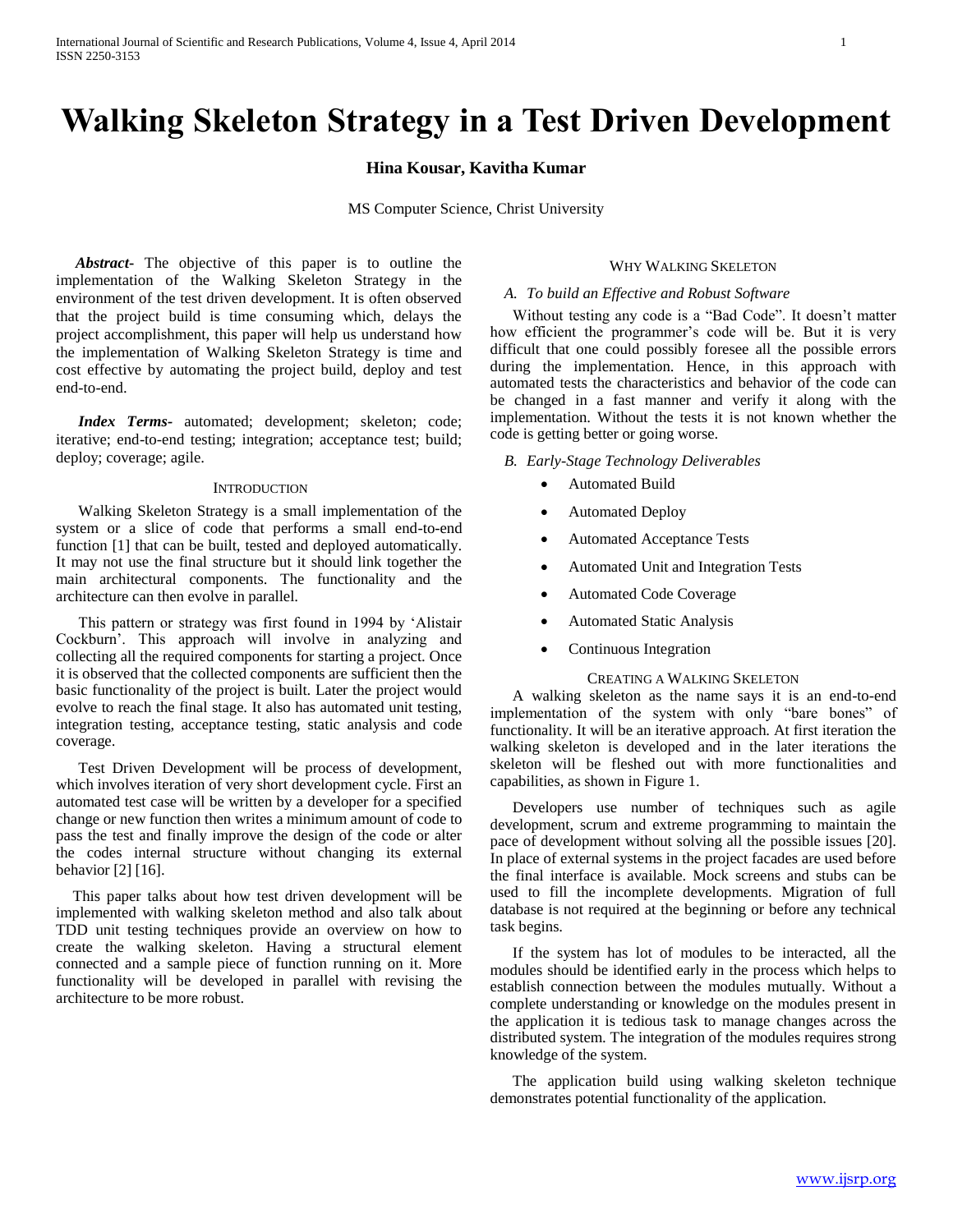

Figure 1: Walking Skeleton Approach

#### *C. Review User Stories*

User stories are short description of user ideas or desired capability of customers. Use cases are written on sticky notes and arranged on walls or tables to facilitate planning and discussion. Large user stories are known as epics. These stories are reviewed and to simplify it is split into multiple smaller user stories before it is used. Stories can be split into multiple small units based on its complexity to fit in single iteration. The iteration continues till it satisfies a high level acceptance test [14].

## *D. Write and Automate First Acceptance Test – Write a test which will fail.*

TDD (Test Driven Development) is different from traditional development. When there is a need to implement a new feature. The first thing that should be checked is whether the existing design is the possible best design for the user to implement the functionality.

A Walking Skeleton is finalized code built for production including regression tests and is intended to develop with the system. Once the system is developed and started running. The system will continue running for the rest of the project even though it leads to Incremental Re-architecture [3]

Compared to the other way of coding in this technique the programmer instead of writing code first and testing it, writes the test code first. Then, writes the functional code keeping the test into consideration. This is done in small steps at first one test and small functional code is written by programmer. A programmer coding in test driven development method should not write a new function until there is a test which fails because the functionality is not present. There is no code until the test is in place for the selected functionality. Once the test is in place then the programmer is required to ensure that the test suite passes even though it fails many times. TDD [18] can be challenging at initial stages when a programmer is working on it for the first time, it is easy to forget and write code covering the functionality without writing a new test.

There are two types of test driven development:

- Acceptance test driven development (ATDD) [19].
- Developer test driven development (DTDD).

Here the focus will be on ATDD. When the testers write a single acceptance test on his preferred terminology with enough production functionality or code the tests to execute it. Single

acceptance test is also known as behavioral specification. ATDD specifies detailed requirements that can be executed for solution on required time. ATDD is also called Behavior Driven Development (BDD) [4].

An automated acceptance test provides the measurements of the objects in progress during the development. They provide a fair idea on the complexity involved in the implementation of the features. Whenever a change will be made in the source code the automated acceptance test has to run automatically. Acceptance criteria should also be automated. It will be very vital to have a tool which will integrate the build process and build server without any manual intervention, as shown in Figure 3.



Figure 2: TDD Process

#### *1) Basic Flow of TDD*

Given functional requirements, TDD software engineers develop production code through rapid iterations of the following:

- Small numbers of automated unit test cases are written.
- Test cases written should be run and made sure that all the test fail since code for new features is still not added.
- Implement new code for written tests such that when the tests are executed all the test cases pass.
- After refactoring (making) necessary changes ensure that the new unit test cases pass when these are re-run and no duplicate test case exist.
- In regression testing re-run all the test cases in the code base to ensure that all the test cases run are passed and code updates did not break any of the previous working functionalities.
- If any of the test fails the build is reverted to avoid excessive debugging after which build is fixed by taking small modules. [21]

This iterative developmental cycle is used to develop a piece of new functionality [5], as shown in Figure 2.

TDD delivers:

Automatically testable software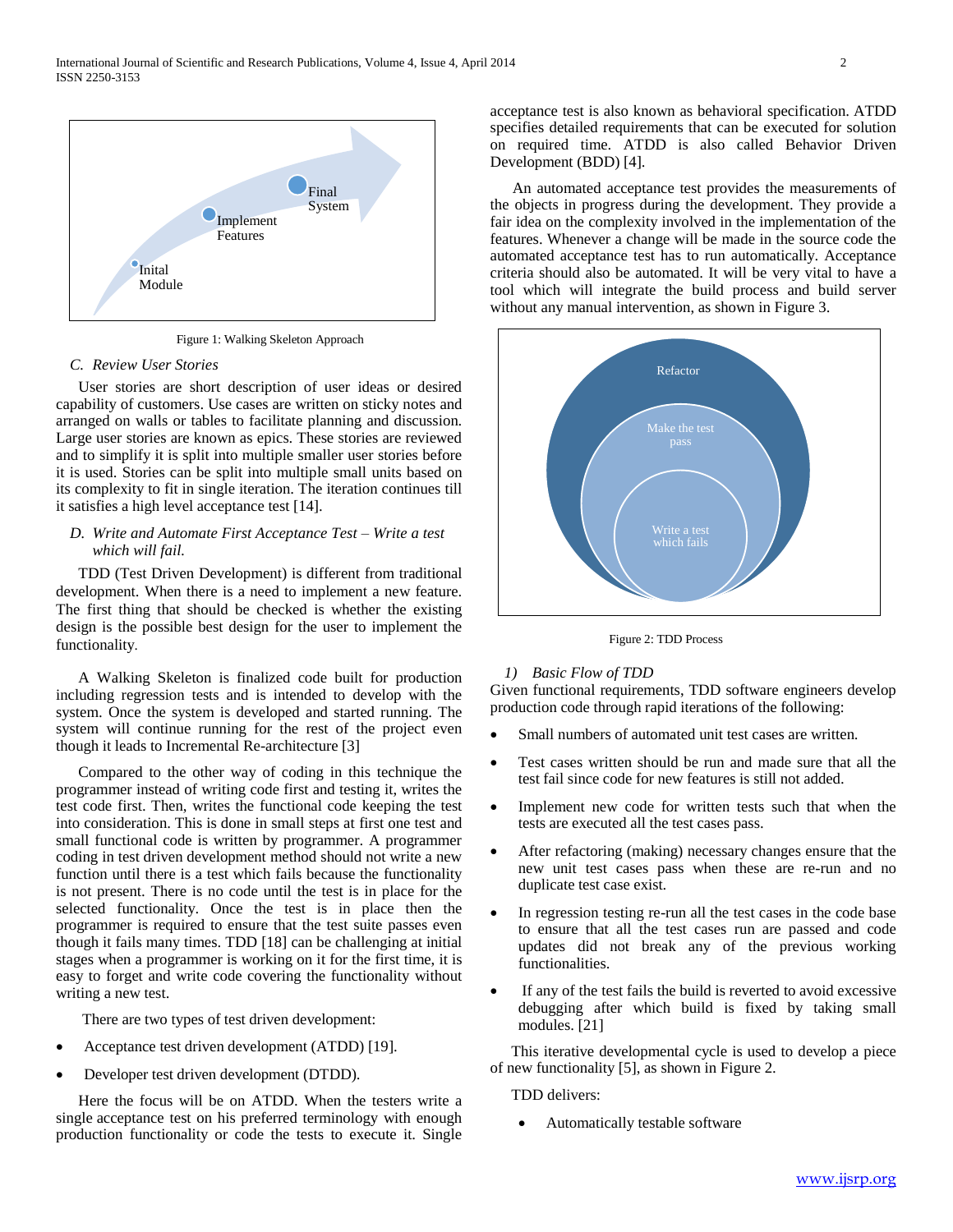International Journal of Scientific and Research Publications, Volume 4, Issue 4, April 2014 3 ISSN 2250-3153

- Higher test coverage
- Lower defect rates
- Reliable refactoring





#### *E. Automate Build and Package*

The process of scripting or automating different tasks during the software development is termed as Automatic Build. Compiling the source code to binary code is known as binary code packaging. Compiling and linking of source code modules is required to create the final deployable object. Build will be automated and it does not require direct human intervention.

In a distributed process advanced system build automation technique provides remote assistance for processing the automation. The calls to the compiler and linkers can be sent across multiple locations to improve the speed of the build. The machine intelligence of distributed systems will understand source code dependencies and will send it to dependent compliers and linkers in different systems. Tools are used to discover the relationship between the source code and its dependent machine they are Electric Cloud ElectricAccelerator, [6] Rational ClearMake distributed [7] and Platform LSF lsmake [8] based on user-configuration. An example of automatic build is shown in Code.1.

Automate Build and Package delivers:

- Removal of redundant tasks
- Improved product quality
- Reduced bad builds.
- Accelerates compile and link processing.

DATA lo\_nd\_cn\_dept TYPE REF TO if\_wd\_context\_node. DATA lt cn\_dept TYPE wd\_this->elements\_cn\_dept.

*\* navigate from <CONTEXT> to <CN\_DEPT> via lead sel ection*

 $\log_{10}$   $\text{cm}_{\text{}^\circ}$  dept = wd\_context- $\geq$ get child node( name = wd this- $\geq$ wdctx cn dept ).

lo\_nd\_cn\_dept- >get\_static\_attributes\_table( IMPORTING table = lt\_cn\_dept ).

#### Code.1. Automatic Build in Webdynpro ABAP

Automatic build helps the programmer to concentrate more on the business logic than spending time in built, staging, deploying, creating objects, compiling source code, backing up old versions, tagging new versions which leads to software faults [17]. Subsequently the programmer will be left with more time to enhance the beauty of the application interfaces or make it more user friendly.

## *F. Automate Deployment*

Deployment in a real time application is a complex task which is costly, error prone, time consuming and should be repeated in different environment when done manually [4].

To overcome all the above hardships automated deployment tools are being used such as deployment manager and octopus deploy. These tools will integrate the systems and provide key steps for deploying number of application services, databases and business intelligence tools. This integration behavior makes the configuration and maintenance of the deployment cost effective and easy. One can have a clear picture on when and at what time the deployment will occur for each deployment. It holds information of the server and can easily match the configuration to deploy the objects which were deployed to the same configured servers. When installing or deploying software in a new test environment the existing set up can be used as once it is automated, it is repeatable.

#### *G. Implement Features*

All the features are not implemented during the initial stage of creating walking skeleton. All the requested features by the client will be implemented in this phase. In the iterative development and testing phases of walking skeleton approach it always involves lot of interaction from the client to the project and the project teams. So, the requirements of the project and the client's expectation is known at the very early stage, which is easy for the team to code the minimal requirement in the initial model and later develop the other requirements for the system to evolve[10] in its characters and behavior.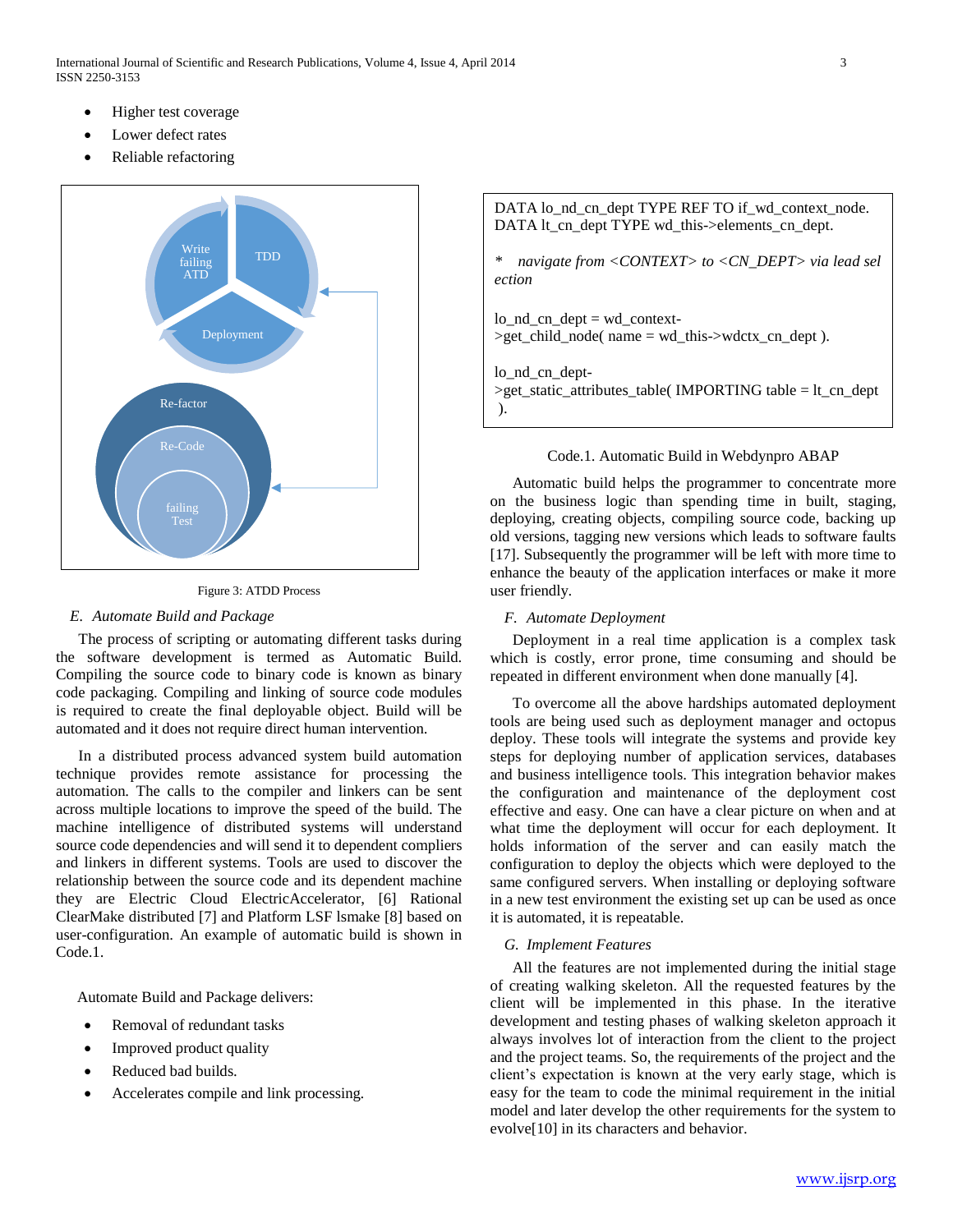Client's satisfaction plays a very important role during this phase. If there is a negative feedback from the client it will lead to a lot of escalations which is time consuming. This will impact the deliverables and cause damage to the cost planning. One has to be very careful while implementing the features.

## *H. Automate Static Analysis*

Automating static analysis is very important as it forms a large portion of the testing. It is fast to analyze what effect has taken place on system by an immediate change and cost effective for simple checks. In this analysis there is an attempt to check all the vulnerabilities in the static code using Taint Analysis, Data flow Analysis and Lexical Analysis.

Taint Analysis and Data flow Analysis are discussed below:

- Taint Analysis It is the ability to monitor the code as it executes [15]. This method forms a filtering mechanism for automatic detection of overwrite attacks and internet attacks.
- Data Flow Analysis Method used to draw conclusion of the data. It is used to collect the dynamic information of the system when the system is in the static state. Data flow analysis consists of three areas to cover. They are basic block, control flow analysis and control flow path.
- Based on the complexity of the application unit test cases and component test cases are written.

## *I. Automate Code Coverage*

Code coverage approach is to ensure that all the statements and paths in the code are executed. This may not find bugs but can identify areas of code which are not covered in test case. It is a useful metric to ensure high code coverage. Once this is been automated it is very helpful for testing the code in regression cycles.

Adaptive random testing can achieve higher code coverage than testing with the same number of test cases. [12] [9]

It includes coverage types as:

 Statement Coverage: A statement is covered if it is executed. Advantage of having is it identifies any of the block not executed in the code.

| If $(x > 20)$              |  |
|----------------------------|--|
| Dies "This is a dead end"; |  |

 Branch Coverage: It is also known as decision coverage. The aim of branch coverage is to cover every branch or decision in the code.

| If(x) | Print " $a$ "; |  |
|-------|----------------|--|
| Else  | Print " $b$ "; |  |

Code. 3. Example for Branch Coverage.

 Path Coverage: This will be done to ensure that all the branches are covered during testing in the code which may not happen in branch coverage. It ensures all the test decision outcomes are independent of one another. This makes path coverage robust.

| public class PathExample {<br>public int returnInput{int x, boolean condition1, |  |  |
|---------------------------------------------------------------------------------|--|--|
| boolean                                                                         |  |  |
| condition <sub>2</sub> ,                                                        |  |  |
| boolean                                                                         |  |  |
| condition $3$ {                                                                 |  |  |
| if {condition1} {                                                               |  |  |
| $X++$ ;                                                                         |  |  |
|                                                                                 |  |  |
| if {condition2} {                                                               |  |  |
| $X--$                                                                           |  |  |
|                                                                                 |  |  |
| if {condition3} {                                                               |  |  |
| $x=x$ ;                                                                         |  |  |
|                                                                                 |  |  |
| return x;                                                                       |  |  |
|                                                                                 |  |  |



- Condition Coverage: It is to cover evaluation of the Boolean expressions. It measures the conditions independently.
	- *J. Integration Tests*

Integration testing is done to test individual software components and detect interface defects. Once the components are tested these are available for system testing. Here individual tested modules are combined. It is done to uncover the problems in combined modules. Code inspections can be used for verifying and validating system [11].

Types of integration testing:

- Top down Testing: The approach is to test the integrated modules from top to bottom. Complex pieces are specified and broken down into small pieces for testing. This method detects unseen design errors at early stages of testing which avoids extensive re-designing at later stage of testing.
- Bottom up Testing: This approach is opposite of top down method. Modules are tested at lowest level of hierarchy and these are integrated to form larger sub modules until a complete top level module is formed. This type of testing is well suited for object oriented systems in which individual objects may be tested using their own test drivers.
- Big Bang Approach: This approach combines both top down and bottom up approach. It involves integrating the modules to complete software system. The unit modules are combined to form bigger modules and tested with top down approach.

Code. 2. Example for Statement Coverage.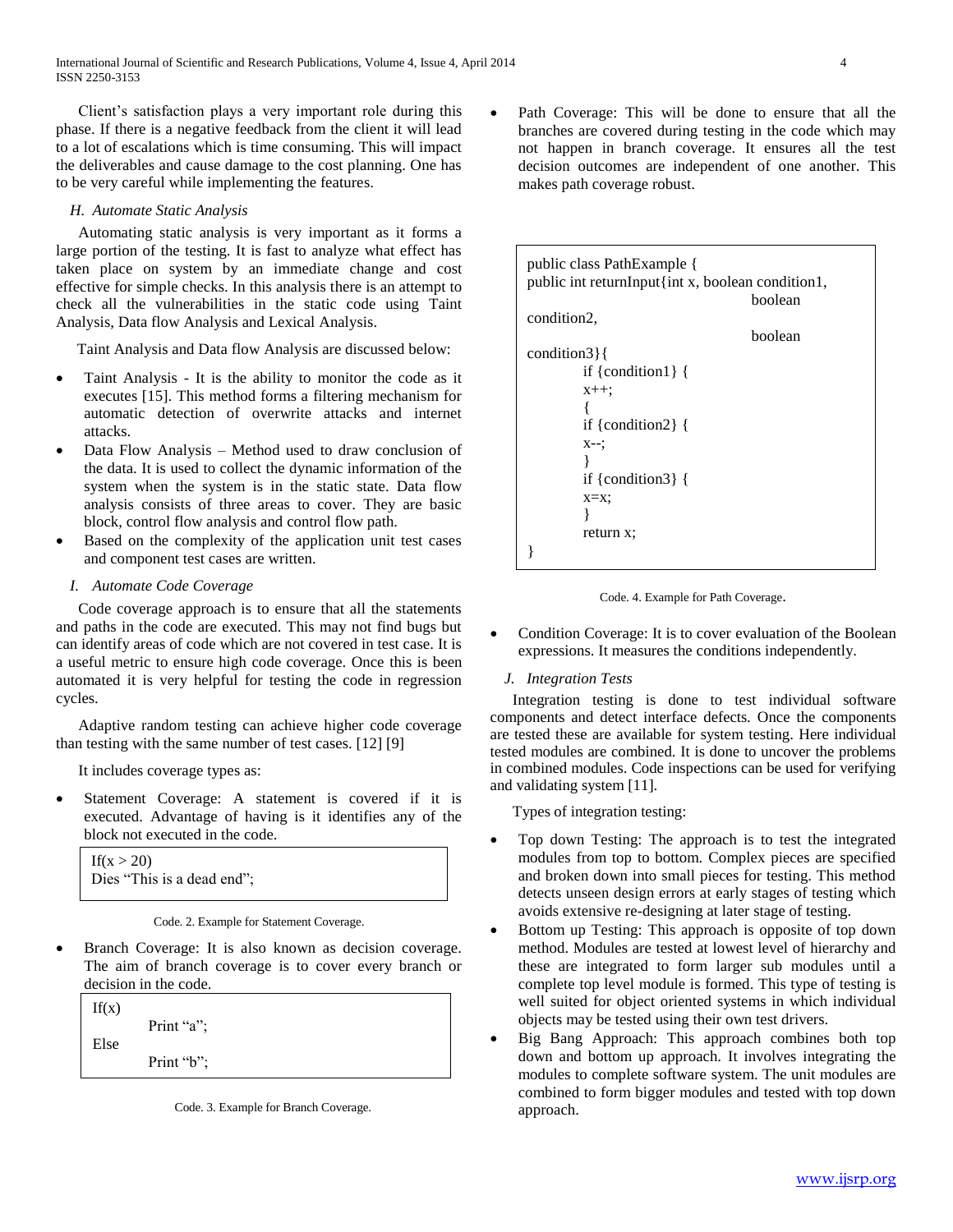#### TECHNIQUES TO CREATE WALKING SKELETON

Walking skeleton technique varies with the system being developed. In case of a client - server system it will be a single screen connected for navigating to database and back to screen. In a front end application system it acts as a connection between the platforms and compilation takes place for the simplest element of the language. In a transaction process it is walking through a single transaction.

Following are the techniques which can be used to create a walking skeleton:

- Methodology Shaping: Gathering information about prior experiences and using it to come up with the starter conventions. Following two steps are used in this technique:
	- 1) Project interviews
	- 2) Methodology shaping workshop
- Reflection Workshop: A particular workshop format for reflective improvement. In the reflection workshop team members discuss what is working fine, what improvements are required and what unique things will be added next time.
- Blitz Planning: Every member involved in project planning notes all the tasks on the cards, which will then be sorted, estimated and strategized. Then the team decides on the resources such as cost, time and discuss about the road blocks.[22]
- Delphi Estimation: A way to come up with a starter estimate for the total project. A group consisting of experts is formed and opinions are gathered with an aim to come up with highly accurate estimates.[23]
- Daily Stand-ups: A quick and efficient way to pass information around the team on a daily basis. It is a short meeting to discuss status, progress and setbacks. The agenda is to keep meetings short. This meeting is to identify the progress and road blocks in the project.
- Agile Interaction Design: A fast version of usage-centered design where multiple short deadlines are used to deliver working software without giving important consideration to activities of designing [24]. To simplify the user – interface test LEET a record/Capture tool is used.[25]
- Process Miniature: A learning technique as any new process is unfamiliar and time consuming. When the process is complex more time is required for new team members to understand how different parts of the process fit. Time taken to understand the process is reduced with use of Process Miniature.
- Side-by-Side Programming: An alternative of pair programming is "Programming in pairs". Here two people work on one assignment by taking turns in providing input and mostly on a single workstation. It results in better productivity and cost consumed for fixing bugs is less [26]. Programmers work without interfering in their individual assignments and review each other's work easily.
- Burn Charts: This tool is used to estimate actual and estimated amount of work against the time.[3]

#### **CONCLUSION**

Walking Skeleton Strategy first and foremost reduces human intervention in the all the phases of development by automating all the processes like build, deployment, installation, test, integration and acceptance. It is time efficient and cost effective as the whole process of building a software system is being automated. The delivery of the software system can be assured on time with reduced cost and quality code which is mostly spent on the resources if there were manual work. Hence, this approach plays a vital role in early software system deliverables.

This system is not the replacement for the current manual and automated system available but can be implemented to remove time and cost constraints to build robust applications.

Developers spend more time in solving the unseen issues and do not cover them while solving the other issues. The final solution is rarely known at the beginning. A walking skeleton is a working system that evolves with implementing the requirements. A big design is not seen upfront; it is not a frame work to prove a technical concept. Subsequent planning sessions will be helpful to uncover the unseen issues.

#### **REFERENCES**

- [1] Alistair Cockburn, "In Practice (Strategies & Techniques)" in Crystal Clear A Human-Powered Methodology For Small Teams including The Seven Properties of Effective Software Projects, 2004
- [2] Martin Fowler, "Improving the Design of Existing Code" Addison-Wesley Professional publications, June 28th 1999.
- [3] Woodward, C.J.; Cain, A.; Pace, S.; Jones, A.; Kupper, J.F., "Helping students track learning progress using burn down charts," Teaching, Assessment and Learning for Engineering (TALE), 2013 IEEE International Conference on , vol., no., pp.104,109, 26-29 Aug. 2013
- [4] Scott W. Ambler Introduction to Test Driven Development (TDD) [online]. Available: http://www.agiledata.org/essays/tdd.html. (Accessed: 08 December 2013).
- [5] Williams, L.; Maximilien, E.M.; Vouk, M., "Test-driven development as a defect-reduction practice," Software Reliability Engineering, 2003. ISSRE 2003. 14th International Symposium on , vol., no., pp.34,45, 17-20 Nov. 2003 doi: 10.1109/ISSRE.2003.1251029
	-
- [6] DR. Dobb's. Building Scalable Web architecture and distributed systems [Online]. Available: http://www.drdobbs.com/web-development/buildingscalable-web-architecture-and-d/240142422. (Accessed: 12 December 2013)
- [7] Dr. Dobb's. Take My Build, Please. [Online]. Available: http://www.drdobbs.com/take-my-build-please/184415472 (Accessed: 12 December 2013).
- [8] LSF User's Guide Using lsmake [Online] .Available: http://users.cs.fiu.edu/~tho01/psg/3rdParty/lsf4\_userGuide/10-lsmake.html (Accessed: 20 December 2013).
- [9] Williams, T.W.; Mercer, M.R.; Mucha, J.P.; Kapur, R., "Code coverage, what does it mean in terms of quality?," Reliability and Maintainability Symposium, 2001. Proceedings. Annual , vol., no., pp.420,424, 2001.
- [10] Ward Cunningham. "The WyCash Portfolio Management System" ACM SIGPLAN OOPS Messenger, Vol 4, April 1993 (Accessed: 12 December 2013).